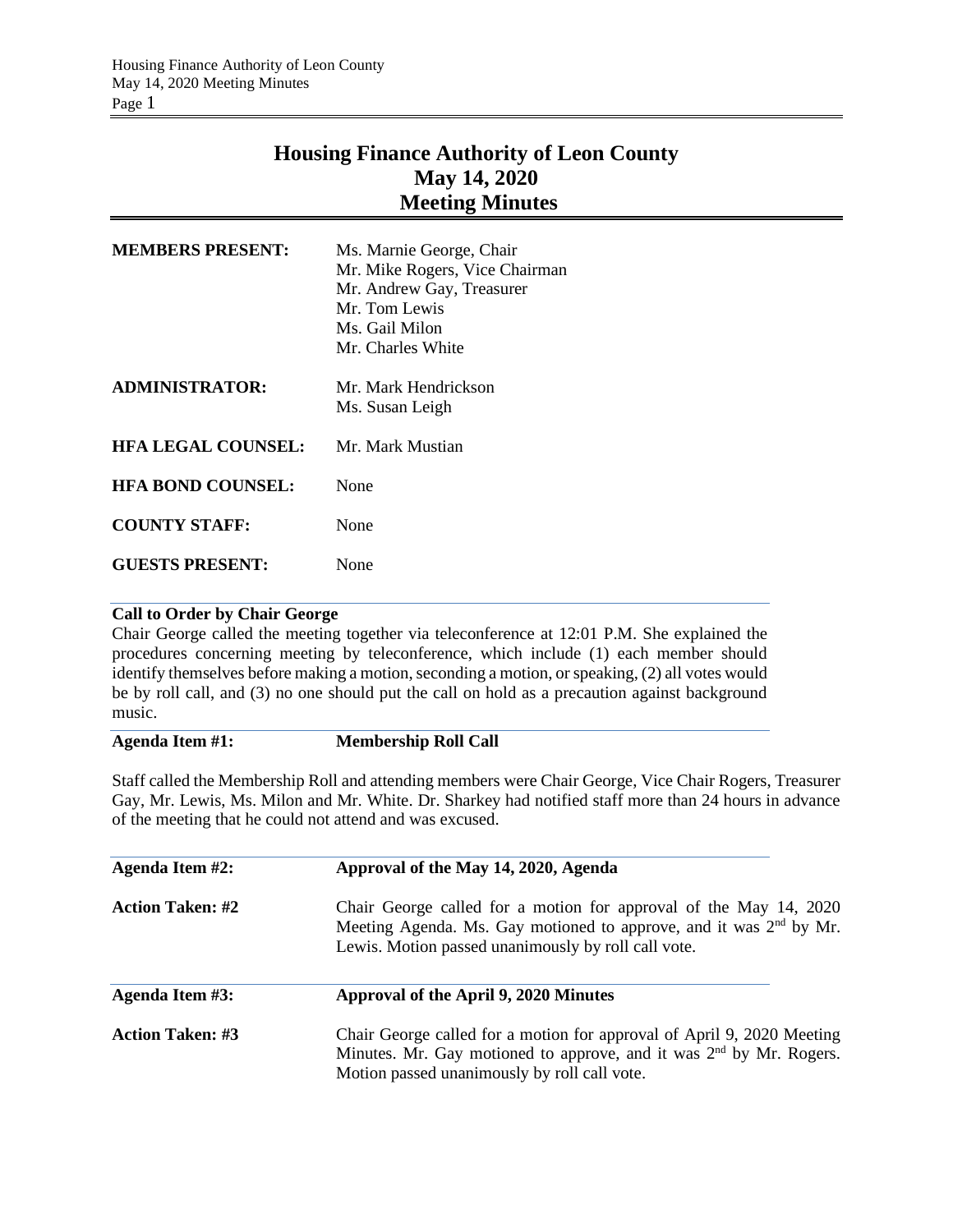| <b>Agenda Item #4</b>        | <b>Public Comment</b>                                                         |
|------------------------------|-------------------------------------------------------------------------------|
| There was no public comment. |                                                                               |
| <b>Action Taken: #4</b>      | No action taken                                                               |
| <b>Agenda Items #5A-5D</b>   | Financial Reports, Budget & Expenditure Approvals & Conference<br>Sponsorship |

Mr. Gay presented the Financial Reports, including the April 30 balance sheet, year-to-date expenditures and income, the backup materials, and the proposed expenditure and debit card approvals. Mr. Hendrickson stated that the Florida ALHFA conference was converting from in-person to digital.

| <b>Action Taken:</b>        |                                                                                                                                                                                                                                                                                                                                  |
|-----------------------------|----------------------------------------------------------------------------------------------------------------------------------------------------------------------------------------------------------------------------------------------------------------------------------------------------------------------------------|
| 6A, 6B, 6C & 6D             | Ms. Rogers motioned to accept the April 30, 2020 Financial Statement,<br>the Income and Expense Report, the proposed Expenditure and Debit Card<br>Approval List, and retention of the HFA's Gold Sponsorship of the Florida<br>ALHFA conference, and it was $2nd$ by Ms. Milon. Motion passed<br>unanimously by roll call vote. |
| Agenda Items #6A            | <b>County Update</b>                                                                                                                                                                                                                                                                                                             |
| There was no County report. |                                                                                                                                                                                                                                                                                                                                  |
| <b>Action Taken: #6A</b>    | No action taken.                                                                                                                                                                                                                                                                                                                 |
| Agenda Items #7A            | <b>Magnolia Family</b>                                                                                                                                                                                                                                                                                                           |
|                             | Mr. Hendrickson reported that TEFRA approval had been obtained and the HFA would be applying for                                                                                                                                                                                                                                 |

bond allocation.

**Action Taken: #7A** No action taken.

**Agenda Item #7B: Magnolia Terrace**

Mr. Hendrickson reported that the Magnolia Terrace bond issue had closed April 30, and that the HFA had received a closing fee of \$34,900. He also reported that the annual fee was estimated at \$23,520, to be paid in semi-annual installments beginning October 1, 2020. Mr. Hendrickson stated that rehabilitation of the inside of the units would be delayed due to COVID issues, but that rehabilitation on exterior items would begin.

Action Taken: #7B No action taken.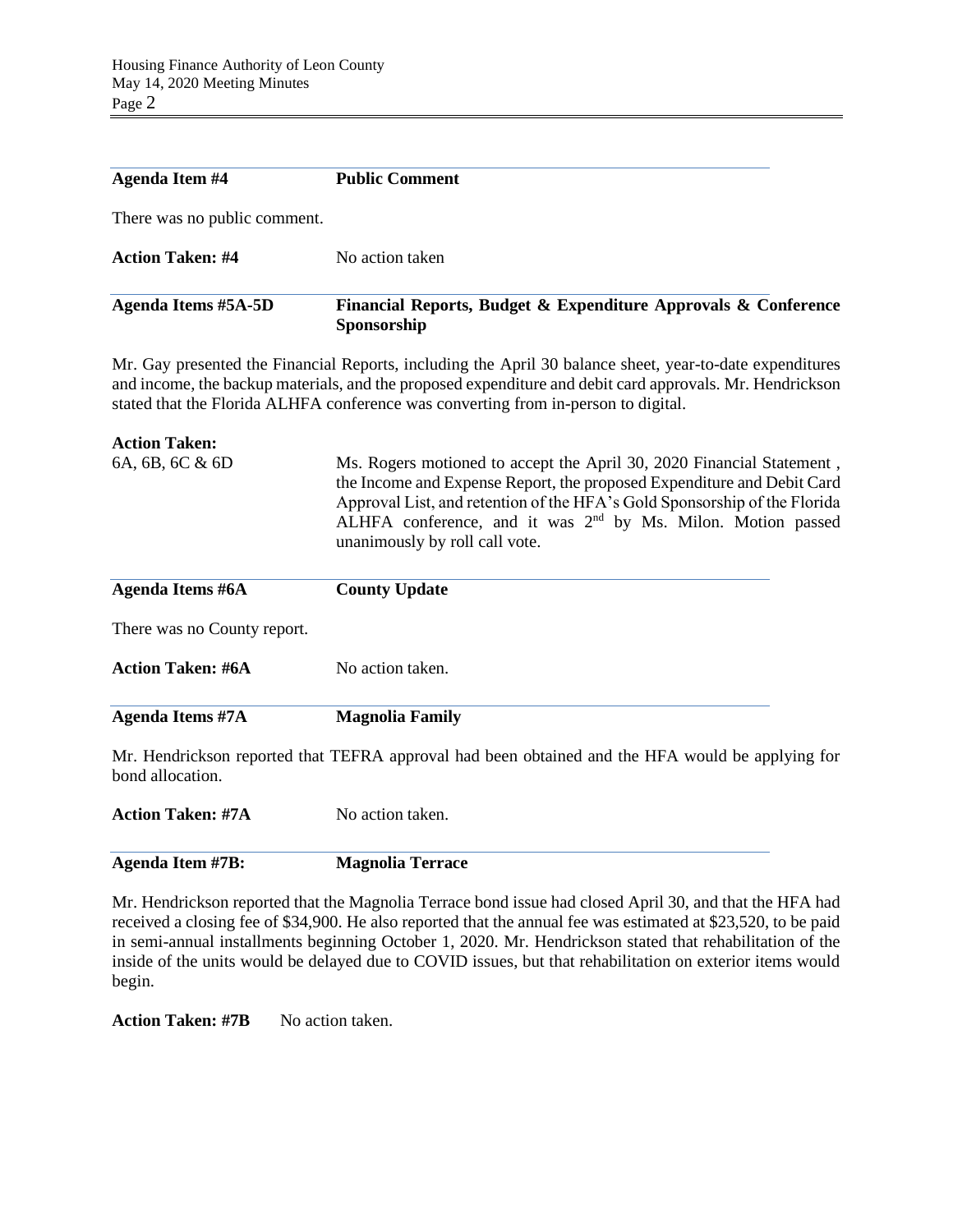## **Agenda Item #7C: Emergency Repair Program**

Mr. Hendrickson updated the Board on the status of the program and explained the reason for the higher limit on repairs for mobile homes inhabited by seniors or disabled persons.

| No action taken.                                                                                       |
|--------------------------------------------------------------------------------------------------------|
| <b>Real Estate</b>                                                                                     |
| Mr. Hendrickson stated that three properties had sold since the last meeting, for a total of \$23,500. |
| No action taken.                                                                                       |
| <b>Legal Update</b>                                                                                    |
| Mr. Mustian had no legal update.                                                                       |
| No action taken.                                                                                       |
| <b>Occupancy Report</b>                                                                                |
| Mr. Hendrickson reported on the occupancy of Magnolia Terrace, Lakes at San Marcos and Kenwood         |
| No action taken                                                                                        |
| <b>To-Do List</b>                                                                                      |
| Mr. Hendrickson reported that the to-do list was in the Board Packet.                                  |
| No action taken                                                                                        |
|                                                                                                        |
|                                                                                                        |

Mr. Hendrickson reported on the legislative success of achieving full funding of \$370 million for affordable housing from the Sadowski Housing Trust Funds and the ongoing effort to protect the funding from any budget cuts related to COVID-19 impacts on revenues.

**Action Taken # 7H** No action taken.

**Agenda Item # 8: Adjournment**

On a motion by Mr. Rogers, 2<sup>nd</sup> by Mr. Lewis, the Board voted unanimously by roll call to adjourn the meeting at 12:28 PM.